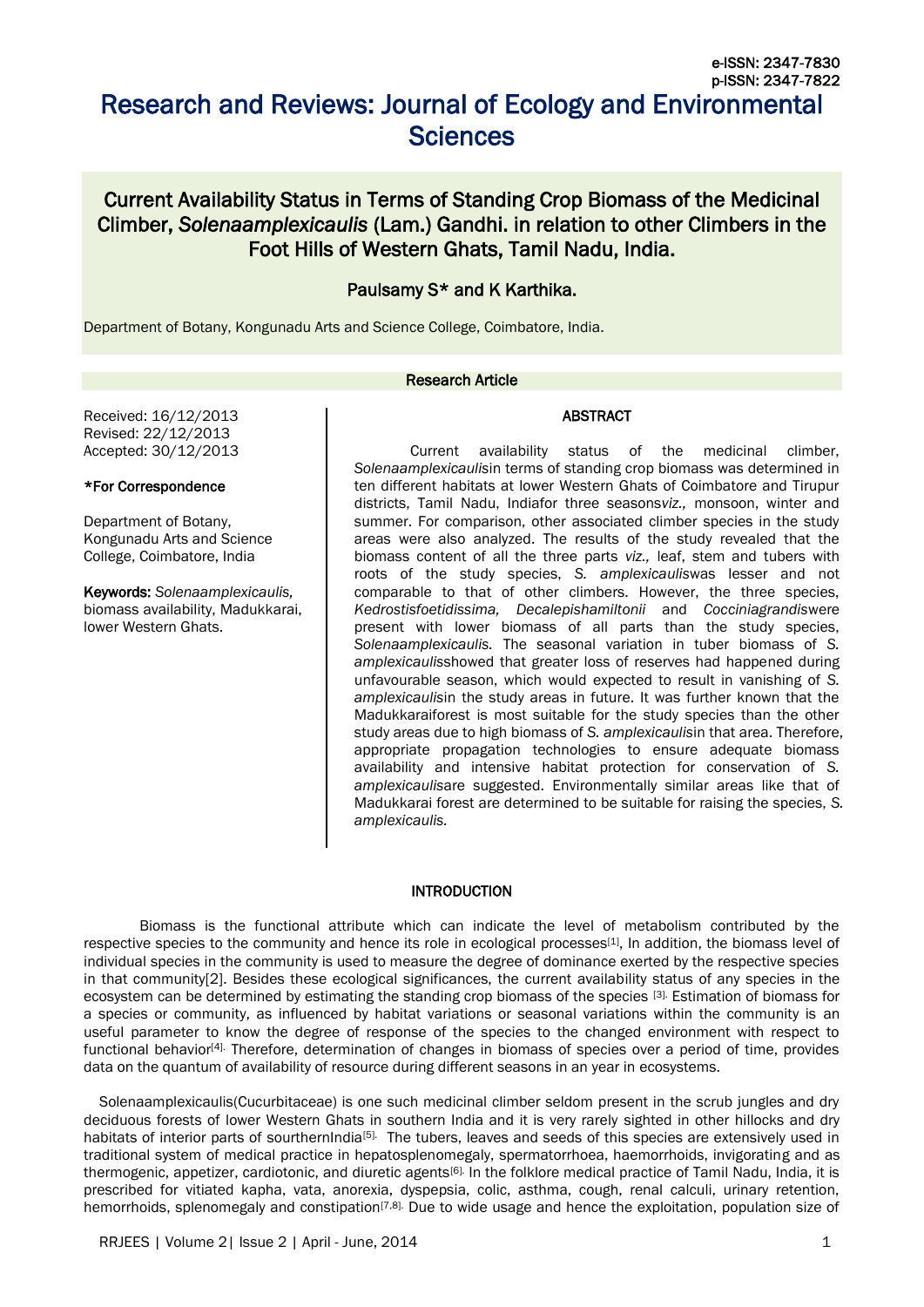# e-ISSN: 2347-7830 p-ISSN: 2347-7822

this species has decreased drastically.As this species is medicinally important, information on current availability status of useful parts of this species such as leaf, stem and tuber on basis of biomass is essential both for ensuring services and conservation. However, in this line, no studies were carried out so far for S. amplexicaulis. To address this lacuna, the present study on seasonal availability of biomass in ten different habitats for this species for one year was carried out. The biomass content of other associated climber species was also studied to know the dry matter status of S. amplexicaulisin relation to other climbers.

#### MATERIALS AND METHODS

#### Study areas

A total number of ten study areas situated in the foot hills of Western Ghats were selected, of which eight *viz.,*Maruthamalai, Kurunthamalai, Palamalai, Siruvani hills, Madukkarai, Velliangiri hills, Thadagaihills and Aliyar hills are located in Coimbatore district of Tamil Nadu and two *viz.,* Thirumurthy hills and Amaravathy hills are in Tirupur district of Tamil Nadu (Fig. 1). The geographical position of the study areas lies between the latitudes 11° 8' 15" and 11° 10' 20" N and longitudes 77° 3' 23" and 77° 5' 31" E. The data on climatic factors of the study areas are given in Table 1. The average annual rainfall of the study areas on basis of 15 years data varied between 510mm (Madukkarai) and 960mm (Siruvani hills). However, during the study period (June, 2012 – May, 2013), the rainfall ranged between 165 mm (Madukkarai) and 507 mm (Siruvani hills). Further, most of the rainfall was occurring during south-west and north - east monsoon periods (June -August and October - November respectively) only. One or two thunder showers also occurred during April and May, 2013 in the study areas. The temperature recorded ranged between 21°C and 40°C across the study areas with the peak at Madukkarai during summer (April - May). The altitudes of the study areas varied between 450 (Madukkarai) and 540 m above msl (Vellingiri hills).

The vegetation type is dry deciduous forest<sup>[9]</sup> except in Madukkari, where it is scrub jungle dominated by *Euphorbia antiquarum.* Altogether, 109 species were encountered in the study areas<sup>[10]</sup>. The species richness ranged between 27 (Madukkarai) and 83 (Velliangiri hills) across the areas studied. The dominant species differed according to the study area[11] . *Erithrozylonmonoxylum*was dominant in Maruthamalai, Palamalai and Thadagai hills. The shrub, *Acalyphafruticosa*was dominant in Kurunthamalai and Aliyar hills, whereas the tree species, *Acacia leucophloea*was showing its dominance in Thirumurthy hills and Amaravathy hills. Vellingiri hills and Siruvani hills were dominated by the tree species, *Terminaliaarjuna*and in Madukkarai, the succulent shrub, *Euphorbia antiquarum* was dominant.

#### **METHODS**

Biomass estimation was made for three seasons *viz.,* monsoon (July, 2012), winter (January, 2013) and summer (April, 2013) for all the existing climbers including the study species, *S. amplexicaulis*in all the ten study areas. As the study species is seldom in occurrence in its habitats, minimum disturbance only has given to it for biomass determination. In every study area, ten individuals of *S. amplexicaulis*were uprooted and dried at 80°C in oven for 48hrs. Then the dry weight of plant parts such as leaves, stems and tubers with roots was taken separately. The part-wise dry weights for the ten individuals were averaged to arrive the respective part-wise biomass of one individual. To determine the seasonal availability of biomass in total, the part-wise individual biomass were multiplied with the density value of the respective season and it was expressed in g/ha. In order to compare the biomass of the study species,*S. amplexicaulis*with that of the other similar life-form, estimation of biomass of other climber species distributed in the study areas was also made as per the method adopted for *S. amplexicaulis.*

# RESULTS AND DISCUSSION

Changes in biomass of leaf, stem and tuber/root parts of the study species, *S.amplexicaulis*along with the other climber species in all the ten study areas were varied widely across the three seasons studied (Figs.2-4). The leaf biomass of *S.amplexicaulis*was determined to be higher (143.5g/ha) in Madukkarai during monsoon (July, 2012) (Fig. 2a) and it was lower (3.1g/ha) in Velliangiri hills during summer (April, 2013) (Fig. 4a). However, the other climber, *Pergulariadaemia*in Madukkarai habitat during monsoon recorded highest leaf biomass of 264.0g/ha and that of the lowest was recorded by another climber species, *Cocciniagrandis* during summer in the same habitat of Velliangiri hills. As all the 16 species are under the same life-form (climbing type), the changes in biomass are simply the magnification of the structural attribute, the density of the respective species. Agreeing this concept, the highest density of *Solenaamplexicaulis*(41 individuals/ha) reported in Madukkarai forest during July, 2012[10] may also yield higher biomass for this species than in other study areas. Variations in leaf area, number of leaves present, season of leaf fall, the nature of metabolites available in leaves and environmental conditions of the study areas may be the factors for variation in leaf biomass among the climber species studied in different habitats. Montgomery(2004)<sup>[12]</sup>has reported that generally the area of photosynthetic region present in any species is depending on genetic factor and existing environmental conditions.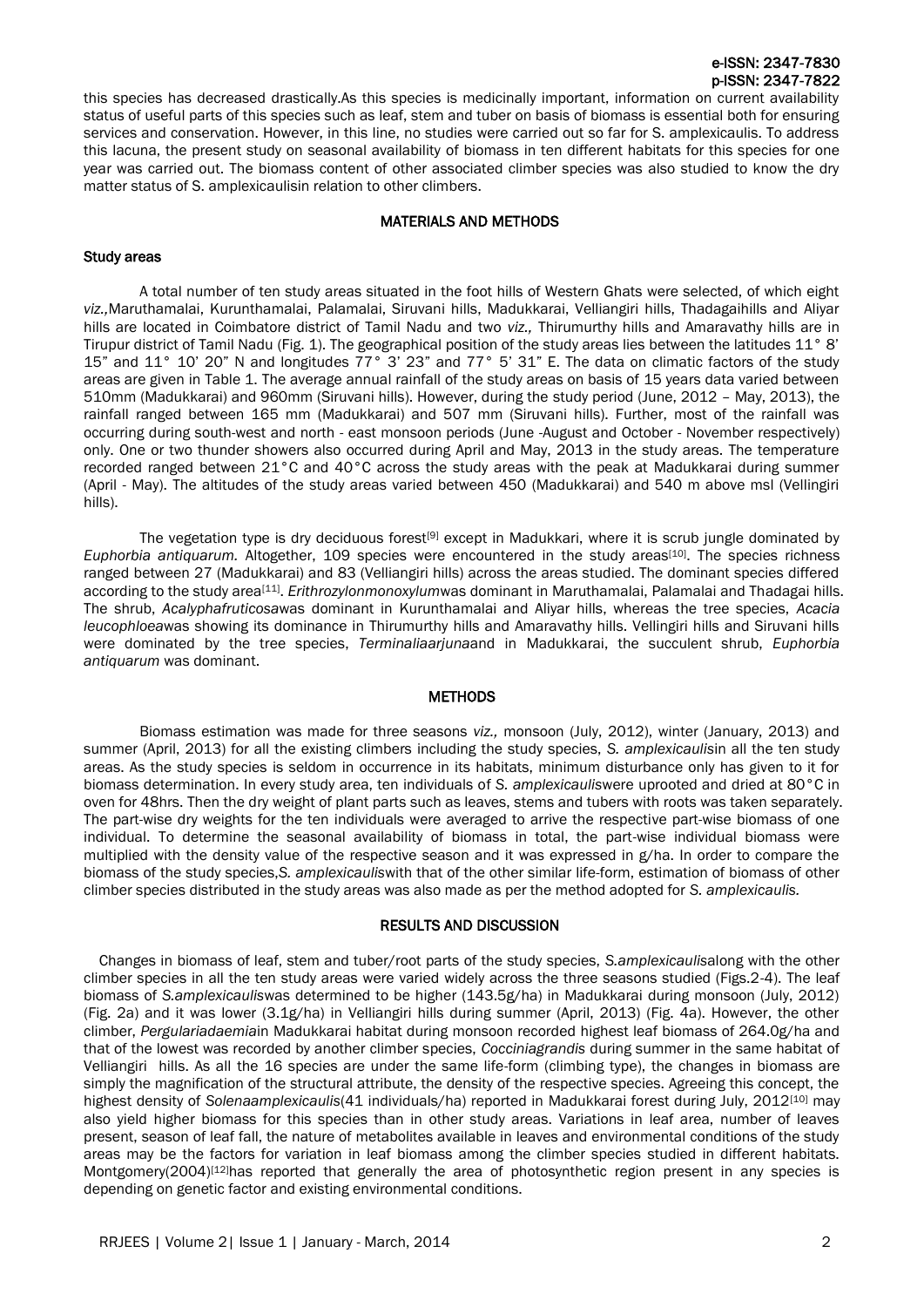# e-ISSN: 2347-7830 p-ISSN: 2347-7822

The stem biomass of the species, *S. amplexicaulis*was also higher (164 g/ha) during monsoon (July, 2012) in Madukkarai forest (Fig. 2b) and lower (3  $g/ha$ ) in Velliangirihills during summer (Fig. 4b) which was the lowest among the 16 species of climbers. For stem biomass, the species,*Abrusprecatorius*contributed higher amount (409.2 g/ha) in Amaravathy hills during monsoon period. Similar to leaf biomass, the total number of individuals in unit area that is the population size of the respective species in respective study area, the physical and chemical nature of stem of the species and the environmental factors in the habitats may play pivotal role in the standing crop of stem biomass of the climbers in the study areas.

The belowground biomass (tuber/roots) during three different studied seasons was also varied widely across the climbers studied. The higher belowground biomass of 556.0  $g/ha$  was possessed by the species, *Pergulariadaemia*in Madukkarai forest during monsoon (Fig. 2c). On the other hand, *Kedrostisfoetidissima*was the species recorded the lower belowground biomass (8.1 g/ha) in Maruthamalai forest during summer (Fig. 4c). The study species, *Solenaamplexicaulis* registeredits tuber biomass between 8.2g/m<sup>2</sup> in Velliangiri hills during summer and 348.5g/ha in Madukkarai forest during monsoon. The successful persistence of species in a habitat even during unfavourabe season is mainly depending on the belowground biomass as it is the storage part of reserves which can be utilized effectively during lean periodand hence the species withstand the adverse conditionssuccessfully<sup>[13]</sup>. Agreeing this fact, the higher biomass of belowground parts of all most all climbers of the study areas including the study species, *Solenaamplexicaulis*aid them to survive in unfavourable seasons by offering primary reserves.

Generally, the total standing crop biomass of all parts of *S. amplexicaulis*was also lower (14.3 g/ha) during summer than the other climbers in all the study areas except in Madukkarai forest (Fig. 2d). It may be due to poor adaptability of the species, higher exploitation for its medicinal uses and other intrinsic factors. However, comparatively higher biomass of this species in Madukkarai forest may be due to suitable ecological niches available in that habitat than the other study areas. Higher number of preferred host species availability in that habitat may also be a factor for this fact<sup>[14,15]</sup>.

Biomass of all the studied part, *viz.,* leaf, stem and belowground portions showed greater changes between the three seasons (monsoon, winter and summer) for all the climbers in the study areas. Generally, during monsoon season biomass was higher and it was decreased during summer through winter. Presence of more number of individuals of all species both by seed germination and tillering through tubers during monsoon season may account this fact. The reduction of biomass of tubers of studied species, *S. amplexicaulis*from monsoon to winter and winter to summer was determined to be ranging between 18.18% (Aliyar hills) and 80.71% (Velliangiri hills) across the study areas and the total loss of tuber biomass over the period of one year was ranging between 70.61% (Madukkari forest) and 91.43% (Velliangiri hills) (Figs. 2-4). This great loss of reserve through the reduction of tuber biomass within the year is not a good sign for the consistent presence of *S. amplexicaulis*in the prolonged adverse conditions if comes in future. Comparatively less loss of tuber biomass in Madukkarai forest (70.61% against 91.43%) indicates that this habitat is relatively better than the other study sites for the survival of *S. amplexicaulis.*

Among the 16 climbers, the study species, *S. amplexicaulis*occupied lower position in terms of biomass availability along with the three climbers*viz., Kedrostisfoetidissima, Decalepishamiltonii*and*Cocciniagrandis.*  Intensive exploitation of all parts particularly theperennating tuber and seeds for their medicinal uses by the local public and herb gathers might be the major factor for the past dwindling of biomass of these species in their habitats. In addition, the lower biomass hold at individual level by these species may vanish at rapid rate if the adverse condition proceeds more than an year in the lower Western Ghats of Tamil Nadu in general and the ten study areas in particular. Therefore, the study species, *Solenaamplexicaulis*due to its higher demand than the other climbers need more attention for restoration and more regeneration. For this, effective propagation technologies must be developed both at *in vivo* and *in vitro* levels. Development of home gardens with *S. amplexicaulis*may also reduces the pressure upon wilds. Saikiaet al.(2012)<sup>[16]</sup> reported that in upper Assam, India, many rare species like *Acoruscalamus, Aquilariamalaccensis, Costusspeciosus, Clerodendroncolebrookianum, Livistonajenkinsiana*etc are conserved effectively by growing them in home gardens. Rehabilitation programmes by the introduction and reintroduction of *Solenaamplexicaulis.* in suitable habitats at lower Western Ghats of Tamil Nadu by proper augmentation is another method of restoration of species in its original communities<sup>[17]</sup>. Further, still severe habitat protection must be given throughout the lower Western Ghats of Tamil Nadu to protect the species like *S. amplexicaulis* from extinction in future.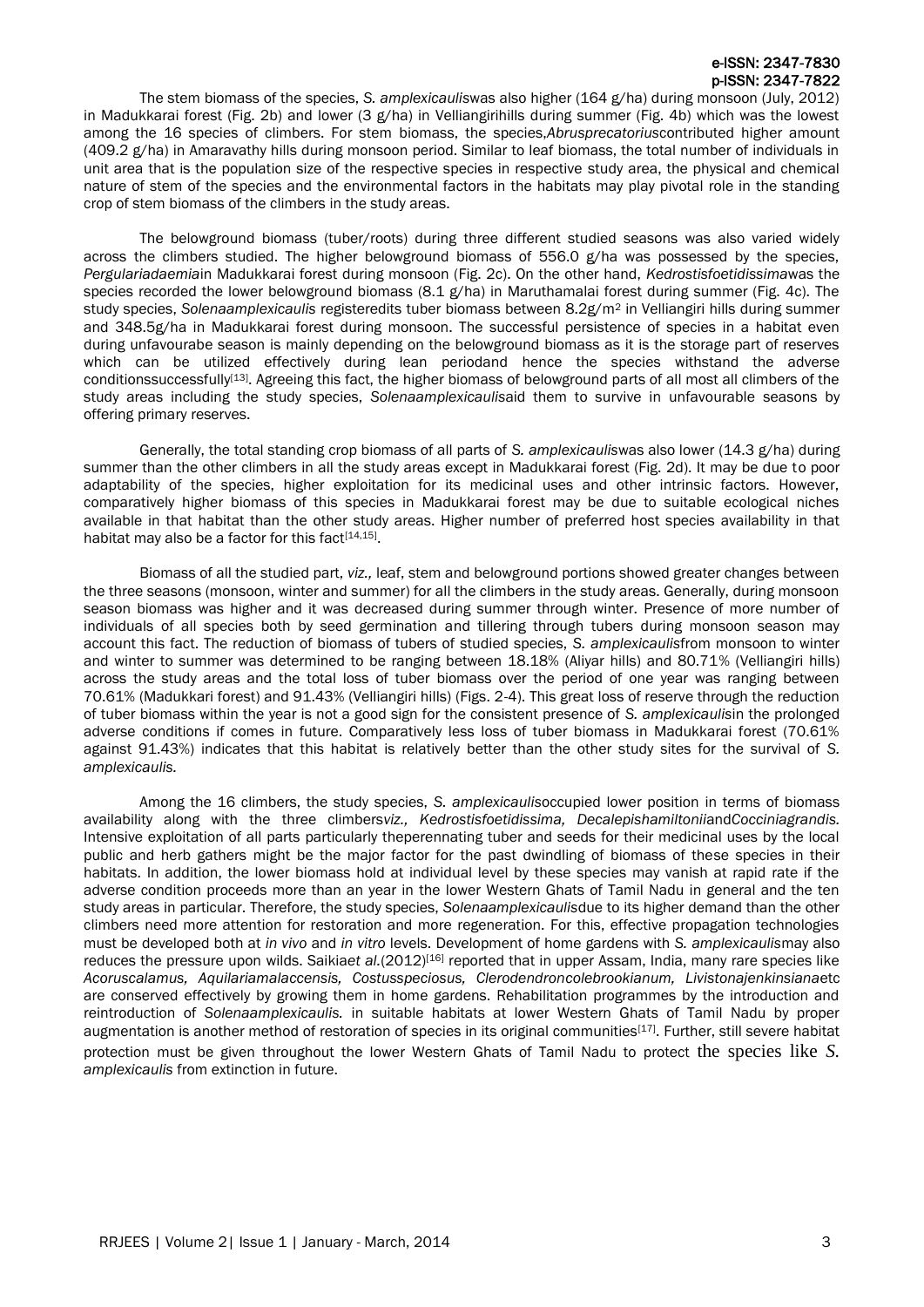e-ISSN: 2347-7830 p-ISSN: 2347-7822

Table 1: Temperature and rainfall data of the study areas for the study period of one year from June, 2012 to May, 2013.

| Year and     | Temperature* (°C) |            |            |            |                           |            |            |            |                |            |    |    | Rainfall (mm) |    |                           |    |    |    |                           |              |  |
|--------------|-------------------|------------|------------|------------|---------------------------|------------|------------|------------|----------------|------------|----|----|---------------|----|---------------------------|----|----|----|---------------------------|--------------|--|
| <b>Month</b> | M                 | K          | P          | S          | $\overline{\mathsf{M}^1}$ |            | т          | A          | T <sup>1</sup> | A          | M  | K  | P             | S  | $\overline{\mathsf{M}^1}$ |    |    | A  | $\overline{\mathsf{T}^1}$ | A            |  |
| 2012<br>Jun  | 25<br>(29)        | 25<br>(29) | 24<br>(30) | 25<br>(29) | 26<br>(32)                | 24<br>(30) | 24<br>(32) | 25<br>(32) | 25<br>(31)     | 25<br>(32) | 14 | 25 | 26            | 48 | 12                        | 40 | 16 | 26 | 18                        | 11           |  |
| Jul          | 25<br>(29)        | 25<br>(30) | 24<br>(31) | 26<br>(31) | 26<br>(32)                | 25<br>(32) | 25<br>(34) | 24<br>(35) | 25<br>(34)     | 24<br>(34) | 17 | 22 | 21            | 69 | 15                        | 62 | 22 | 53 | 28                        | 17           |  |
| Aug          | 24<br>(31)        | 25<br>(30) | 25<br>(32) | 24<br>(34) | 27<br>(33)                | 25<br>(35) | 24<br>(32) | 25<br>(37) | 25<br>(36)     | 25<br>(35) | 10 | 19 | 22            | 49 | 13                        | 46 | 19 | 48 | 37                        | 22           |  |
| Sep          | 24<br>(32)        | 24<br>(31) | 24<br>(33) | 25<br>(35) | 26<br>(36)                | 24<br>(34) | 24<br>(37) | 25<br>(36) | 24<br>(36)     | 25<br>(37) | 13 | 26 | 23            | 30 | 9                         | 32 | 29 | 36 | 37                        | 20           |  |
| Oct          | 24<br>(34)        | 25<br>(36) | 24<br>(32) | 24<br>(34) | 26<br>(36)                | 24<br>(31) | 25<br>(35) | 25<br>(33) | 23<br>(36)     | 26<br>(36) | 22 | 35 | 32            | 96 | 26                        | 89 | 34 | 74 | 40                        | 31           |  |
| Nov          | 24<br>(30)        | 24<br>(34) | 24<br>(33) | 24<br>(31) | 26<br>(35)                | 25<br>(32) | 24<br>(33) | 24<br>(34) | 24<br>(34)     | 24<br>(35) | 36 | 42 | 40            | 89 | 32                        | 93 | 39 | 79 | 36                        | 38           |  |
| Dec          | 22<br>(28)        | 23<br>(33) | 22<br>(32) | 23<br>(30) | 24<br>(34)                | 23<br>(30) | 22<br>(31) | 22<br>(32) | 22<br>(33)     | 22<br>(33) | 17 | 26 | 29            | 11 | 11                        | 9  | 15 | 16 | 19                        | 21           |  |
| 2013<br>Jan  | 22<br>(28)        | 23<br>(31) | 22<br>(33) | 22<br>(29) | 23<br>(33)                | 22<br>(30) | 22<br>(31) | 23<br>(31) | 21<br>(32)     | 23<br>(33) |    |    |               |    |                           |    |    |    |                           |              |  |
| Feb          | 26<br>(34)        | 25<br>(34) | 25<br>(36) | 26<br>(33) | 27<br>(36)                | 26<br>(36) | 26<br>(35) | 26<br>(35) | 26<br>(35)     | 27<br>(36) | 9  | 19 | 22            | 18 | 3                         | 15 | 6  | 18 | 6                         | $\mathsf{9}$ |  |
| Mar          | 28<br>(38)        | 27<br>(36) | 28<br>(38) | 28<br>(38) | 29<br>(39)                | 27<br>(39) | 28<br>(36) | 27<br>(38) | 27<br>(37)     | 28<br>(38) | 22 | 29 | 25            | 26 | 18                        | 13 | 18 | 26 |                           |              |  |
| Apr          | 29<br>(39)        | 28<br>(38) | 29<br>(39) | 28<br>(39) | 30<br>(40)                | 29<br>(38) | 28<br>(38) | 29<br>(39) | 28<br>(38)     | 29<br>(39) | 17 | 23 | 20            | 32 | 10                        | 6  | 9  | 15 | 18                        | 15           |  |
| May          | 28<br>(36)        | 27<br>(38) | 27<br>(38) | 29<br>(36) | 29<br>(40)                | 29<br>(38) | 30<br>(38) | 27<br>(39) | 29<br>(39)     | 27<br>(39) | 22 | 29 | 31            | 39 | 16                        | 15 | 26 | 31 | 24                        | 22           |  |

\* The values in parentheses are max. temperature and the values outside the parentheses are min. temperature.

M- Maruthamalai, K- Kurunthamalai, P- Palamalai, S- Siruvani hills, M<sup>1</sup>- Madukkarai, V- Velliangiri hills, T- Thadagai hills, A- Aliyar hills, T<sup>1</sup>- Thirumurthy hills, A- Amaravathi hills.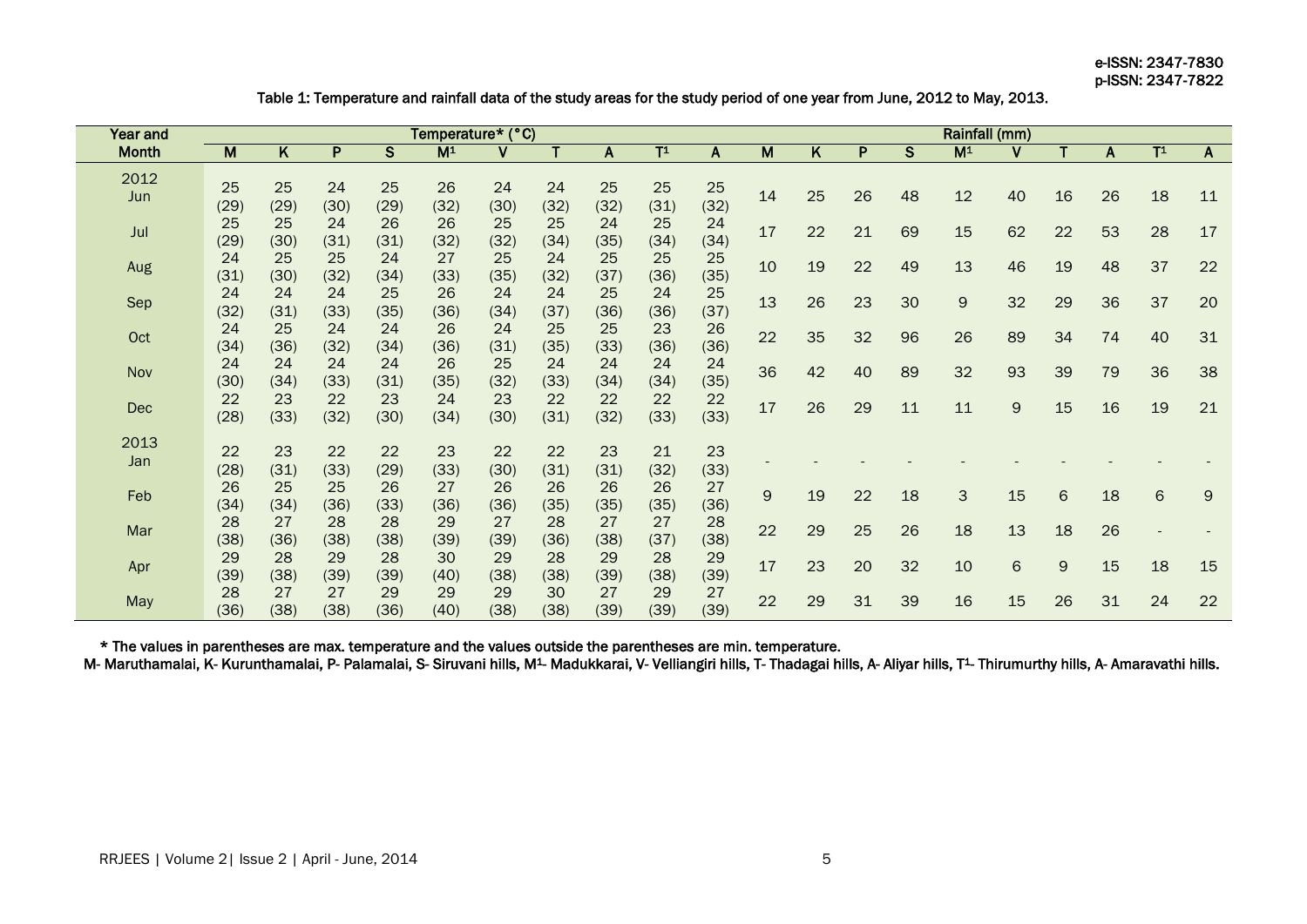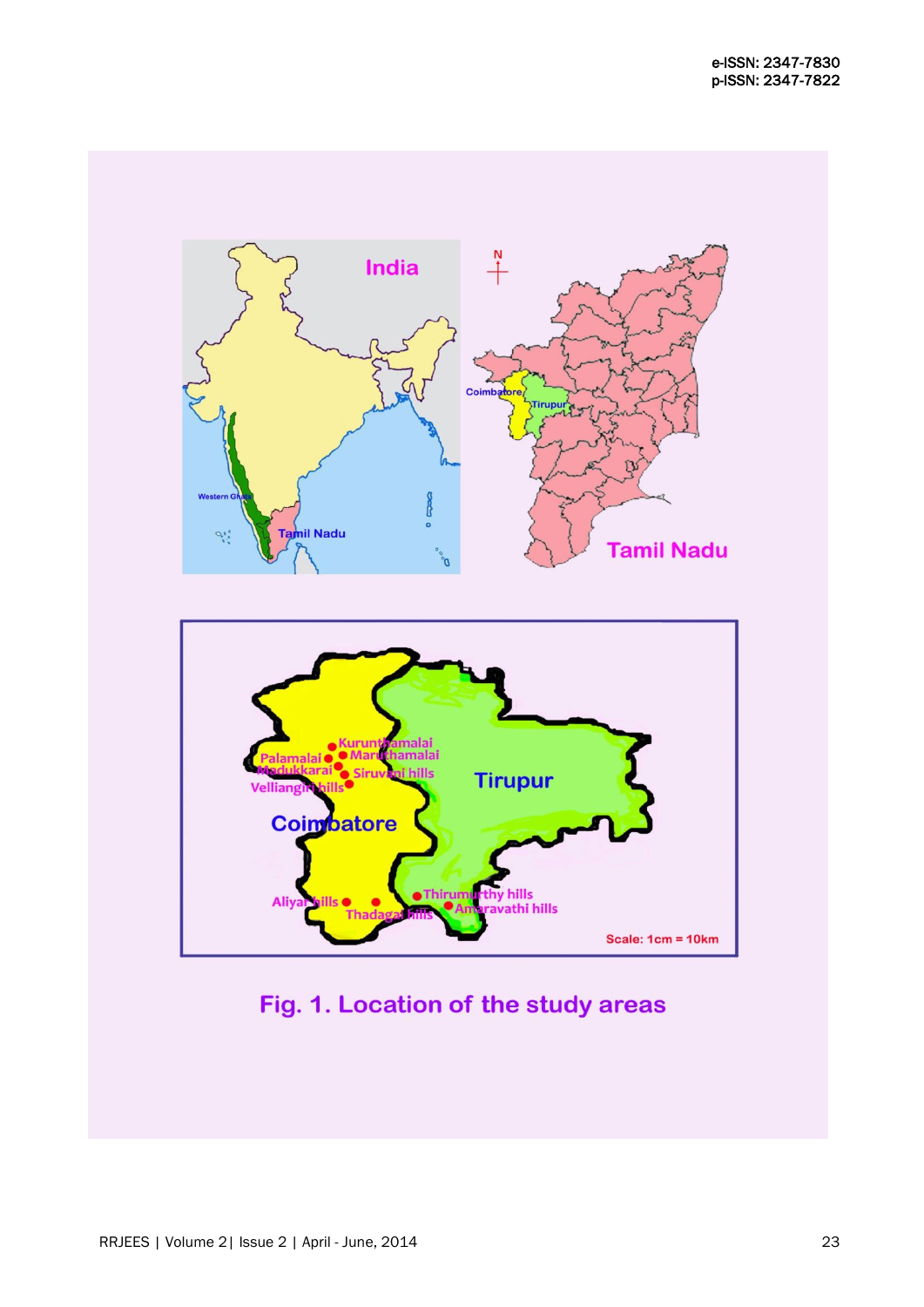![](_page_5_Figure_1.jpeg)

![](_page_5_Figure_2.jpeg)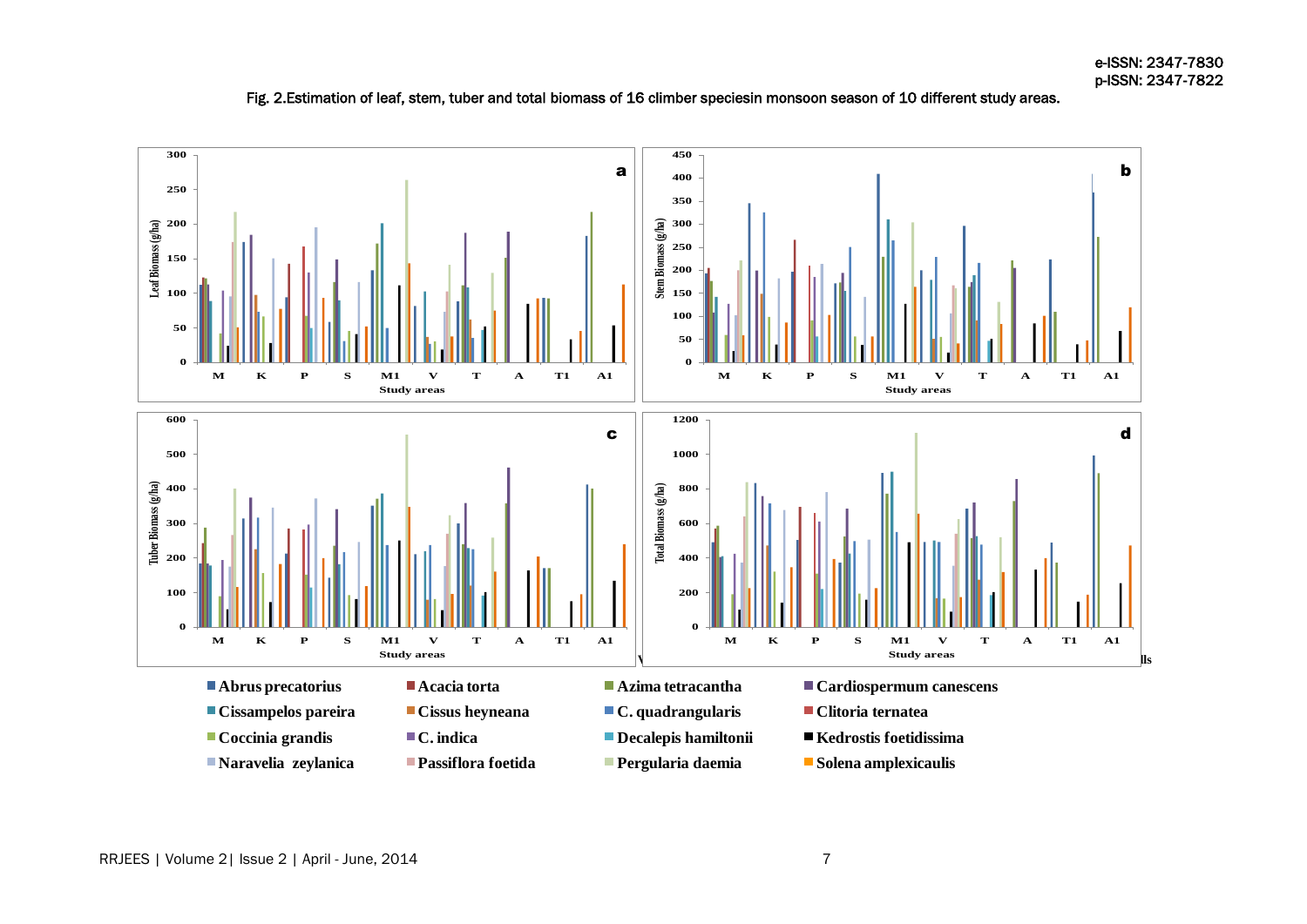![](_page_6_Figure_1.jpeg)

# Fig.3. Estimation of leaf, stem, tuber and total biomass of 16 climber speciesin winter season of 10 different study areas.

**Study areas** M- Maruthamalai, K- Kurunthamalai, P- Palamalai, S- Siruvani hills, M1- Madukkarai, V- Velliangiri hills, T- Thadagai hills, A- Aliyar hills, T1- Thirumurthy hills, A1- Amaravathi

- **Cissampelos pareira Cissus heyneana C. quadrangularis Clitoria ternatea Coccinia grandis C. indica Decalepis hamiltonii Kedrostis foetidissima**
	-
	-
	-
- **Naravelia zeylanica Passiflora foetida Pergularia daemia** Solena amplexicaulis
- 
- -
- hills  $\overline{a}$
- 
- 
- ٔ
- **Pergularia daemia**
- **Abrus precatorius Acacia torta Azima tetracantha Cardiospermum canescens** 
	-
	-
	-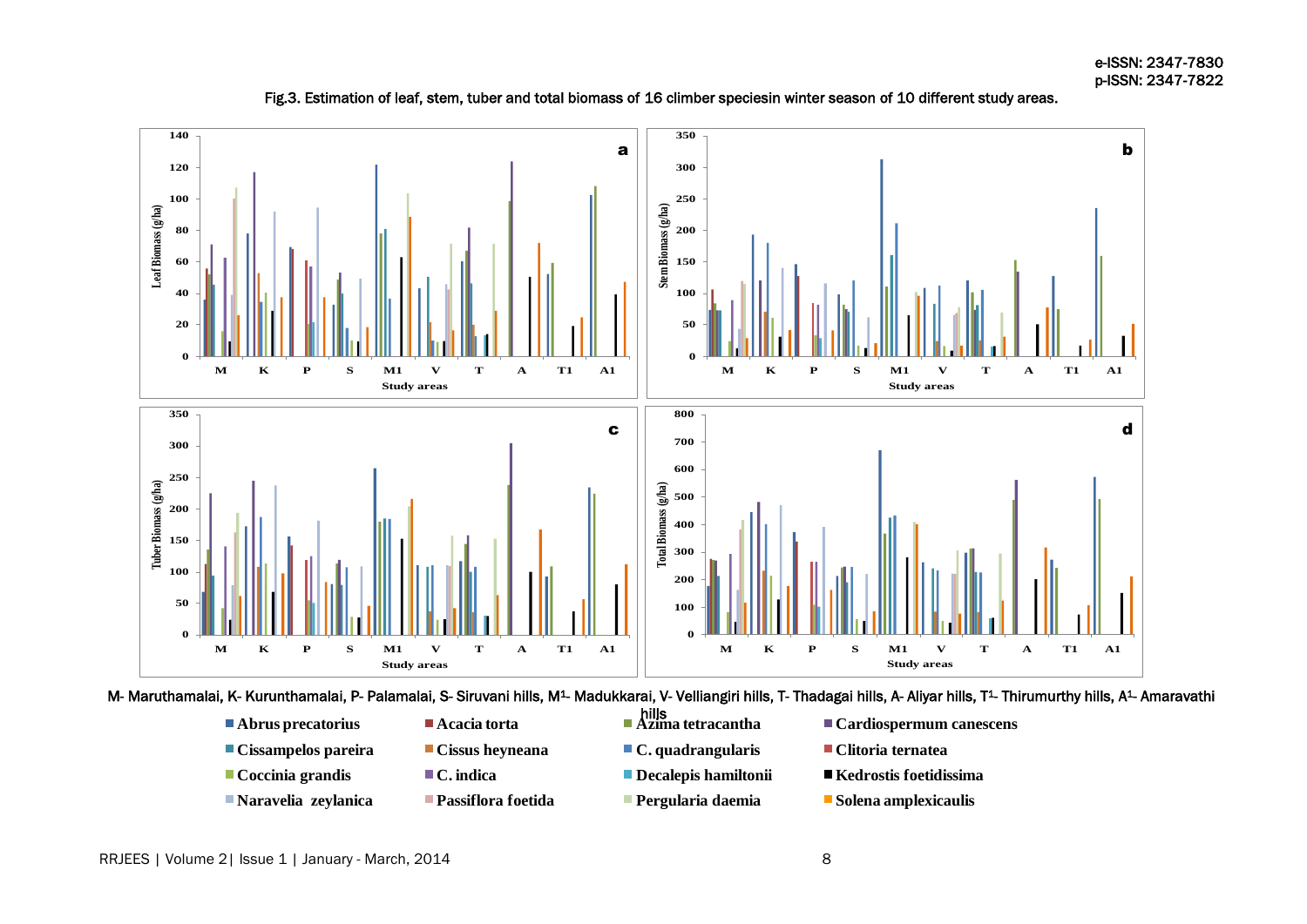![](_page_7_Figure_1.jpeg)

Fig. 4.Estimation of leaf, stem, tuber and total biomass of 16 climber species in summer season of 10 different study areas.

**Study areas** hills

- 
- -
	-
- -
- -
- **Abrus precatorius Acacia torta Azima tetracantha Cardiospermum canescens**
- **Cissampelos pareira Cissus heyneana C. quadrangularis Clitoria ternatea**
- Coccinia grandis C. indica Decalepis hamiltonii Kedrostis foetidissima
- **Naravelia zeylanica Passiflora foetida Pergularia daemia** Solena amplexicaulis